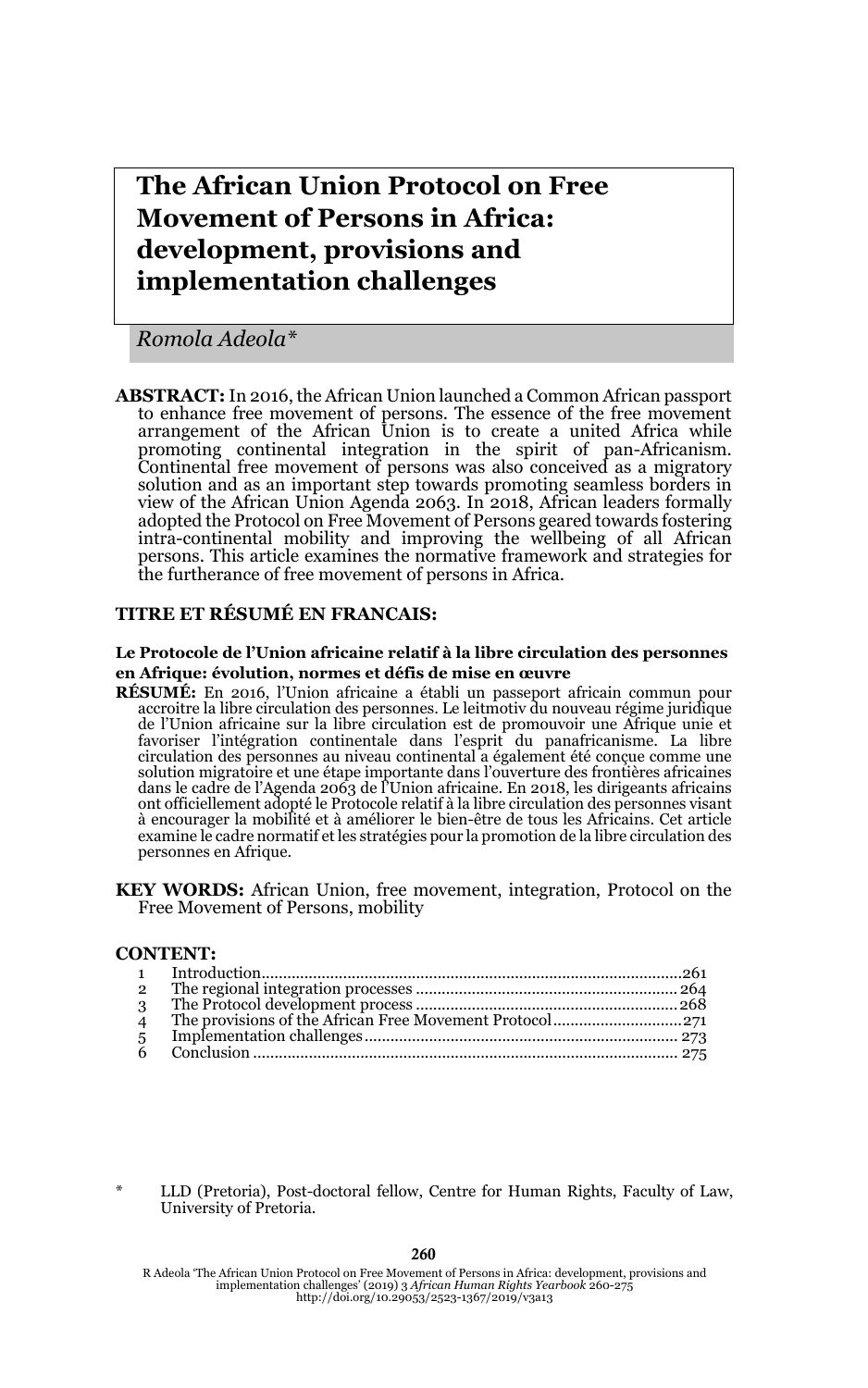### **1 INTRODUCTION**

Article 12 of the African Charter on Human and Peoples' Rights (African Charter) guarantees the right to free movement of persons.<sup>1</sup> This right is explicit in the Constitutions of all 55 African states' Constitutions. Through norms and jurisprudential provisions, the African Commission on Human and Peoples' Rights (African Commission) has emphasised the significance of this right as integral to the furtherance of other human rights. In *Sudan Human Rights Organisation and Another v Sudan*, the African Commission recognised freedom of movement and residence as 'two sides of the same coin', observing that it is imperative for states to 'ensure that the exercise of these rights is not subjected to restrictions'.<sup>2</sup> Notably, in 2019, the African Commission adopted a General Comment on article 12(1) of the African Charter in which it focused on the right to move freely and choose residence within the borders of a state.<sup>3</sup> The significance of this General Comment primarily resonates from the fact that it is usually assumed that movements within state borders are without impediments. The General Comment provides guidance on the protection of this right and its content in relation to different categories of persons including refugees and internally displaced persons (IDPs).

The intellectual history of the right to free movement of persons dates back to ancient philosophy, and the practice of free movement in Africa precedes colonial times. Globally, there is a consensus that mobility, being as old as human history, is a part of the DNA of all humans as migratory species.<sup>4</sup> Mobility was an opportunity for seizing on new opportunities. Historically, people moved in search of basic needs such as food and shelter. In the colonial era, movement was mostly centred around colonial capitals and motioned along artificially imposed borders. Shortly after independence, mobility in Africa became a function of independent states' regulation curated through immigration controls with limited pathways for access. However, one of the consequences of these limited pathways has been that migration has become a much-contested issue and increasingly has become a growing concern for policymakers within and outside the continent.

With the rise in the migrant population crossing the Mediterranean Sea into Europe, policy-makers have increasingly become aware of the need to proffer lasting solutions to migration. In Africa, this realisation

<sup>1</sup> African Charter on Human and Peoples' Rights, adopted by the Organisation of African Unity, OAU Doc CAB/LEG/67/3 rev 5 (27 June 1981) (the African Charter) art 12.

<sup>2</sup> Communication 279/03-295/05, *Sudan Human Rights Organisation & Centre on Housing Rights and Evictions (COHRE) v Sudan* (2009), para 188.

<sup>3</sup> African Commission General Comment No 5 on the African Charter on Human and Peoples' Rights: the right to freedom of movement and residence (art 12(1)) (2019).

<sup>4</sup> F Crépeau 'Governing migration under the Global Compacts: towards an agenda for facilitating human mobility' presented at the 2017 Annual Conference of the McGill Institute for the Study of International Development on 'Questioning crisis: rethinking forced migration in theory and practice' (15-16 March 2017).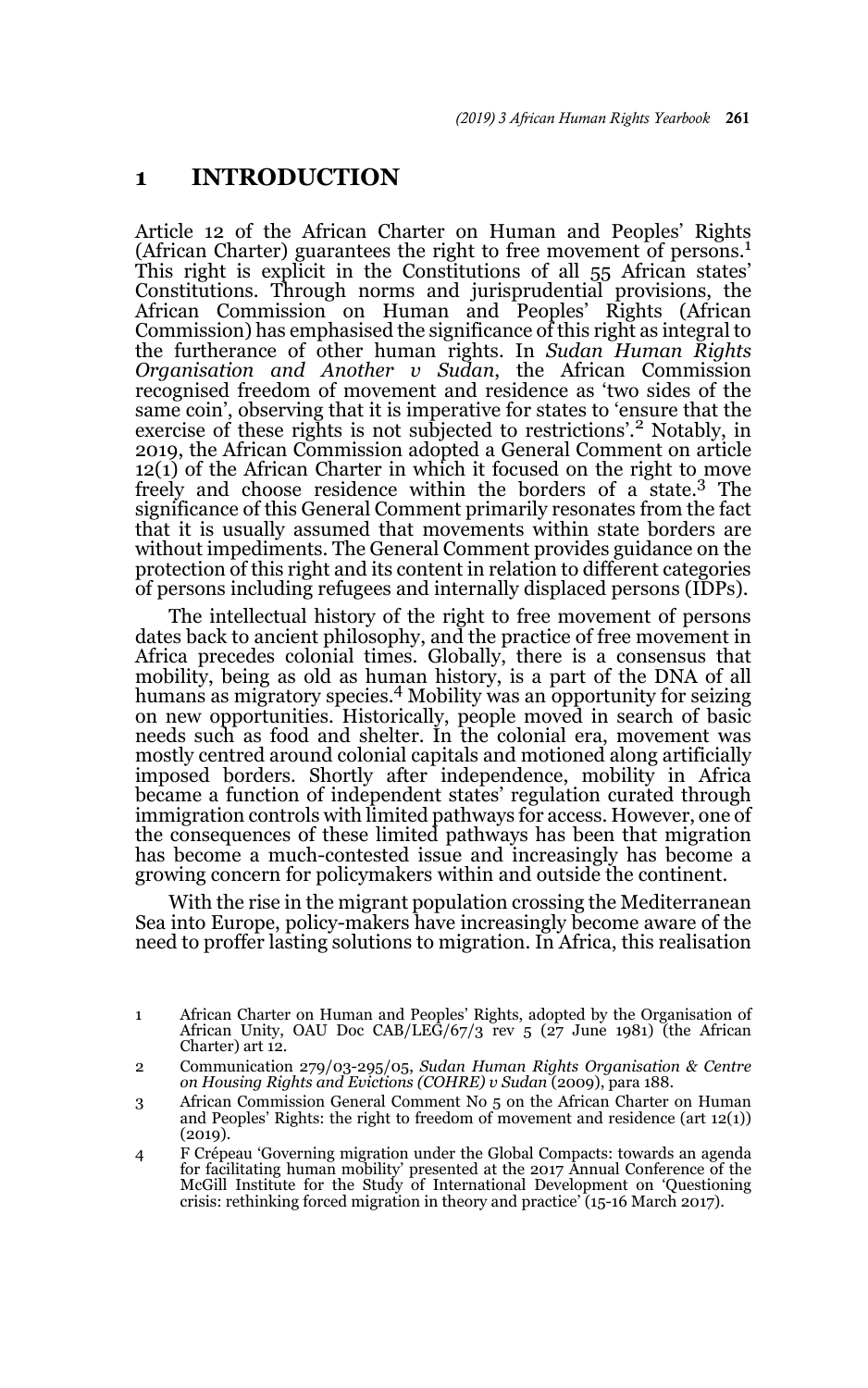has prompted a different approach by the African Union (AU) linked to the knowledge that an effective management of the movement of people can create beneficial opportunities for the growth and advancement of trade and development on the continent. Given that migration is an integral part of societal formations in Africa, states are increasingly becoming aware of the essence of mobility. The need to respect the human rights of migrants has led to the development of the Global Compact for Safe, Orderly and Regular Migration at the UN level,<sup>5</sup> and increasingly led to calls for the facilitation of mobility.<sup>6</sup> In Africa, one of the proposed migratory solutions has been the creation of a continental citizenship. Continental citizenship aims at fostering a unified identity among African states. In the AU Constitutive Act, AU member states committed to achieving continental unity, solidarity among peoples, and the promotion of the human rights of all persons<br>on the continent.<sup>7</sup> The need to coordinate and harmonise the policies of existing regional economic communities was also affirmed together with ensuring the inter-dependency of member states. In reflecting the desire for a continental citizenship, the AU Assembly proposed a continental legal structure.

At the post-Valetta Consultative Meeting on Migration held in Kenya in December 2015, AU member states emphasised the need to foster an African free movement regime partly in view of the fact that migration was a right that must be protected.<sup>8</sup> However, this realisation dates back to the early 1990s when member states of the Organisation of African Unity (OAU) decided to establish a protocol for the free movement of peoples on the African continent.9 The aim of the Protocol was 'to achieve progressively the free movement of persons, and to ensure the enjoyment of the right of residence and the right of establishment' of African peoples within the continent.<sup>10</sup>

While a continental framework on free movement of people has been a distant dream for the last two decades, at the regional level, AU member states have developed frameworks to foster migration at the level of the regional economic communities (RECs). Recognising the imperative of advancing continental movement not only of goods and services but also of the African people, the AU at its 50th anniversary

<sup>5</sup> New York Declaration for Refugees and Migrants, adopted by the UN General Assembly Resolution 71/1, UN Doc A/RES/71/1 (19 September 2016); Report of the Special Rapporteur on the human rights of migrants on a 2035 agenda for facilitating human mobility, Note by the Secretariat, UN Doc A/HRC/35/25 (28 April 2017).

<sup>6 &#</sup>x27;Evidence-based approach crucial to migrants and migration – top UN official' *UN News* (21 February 2018).

<sup>7</sup> African Union Constitutive Act, adopted by the Organisation of African Unity, OAU Doc CAB/LEG/23.15 (11 July 2000).

<sup>8</sup> Report of the African Consultations on Migration factoring in outcomes of the Valetta Summit on Migration, held in Nairobi, Kenya (14-15 December 2015).

<sup>9</sup> Treaty Establishing the African Economic Community 1991, art 43(2) (AEC Treaty).

<sup>10</sup> AEC Treaty, art 43(1).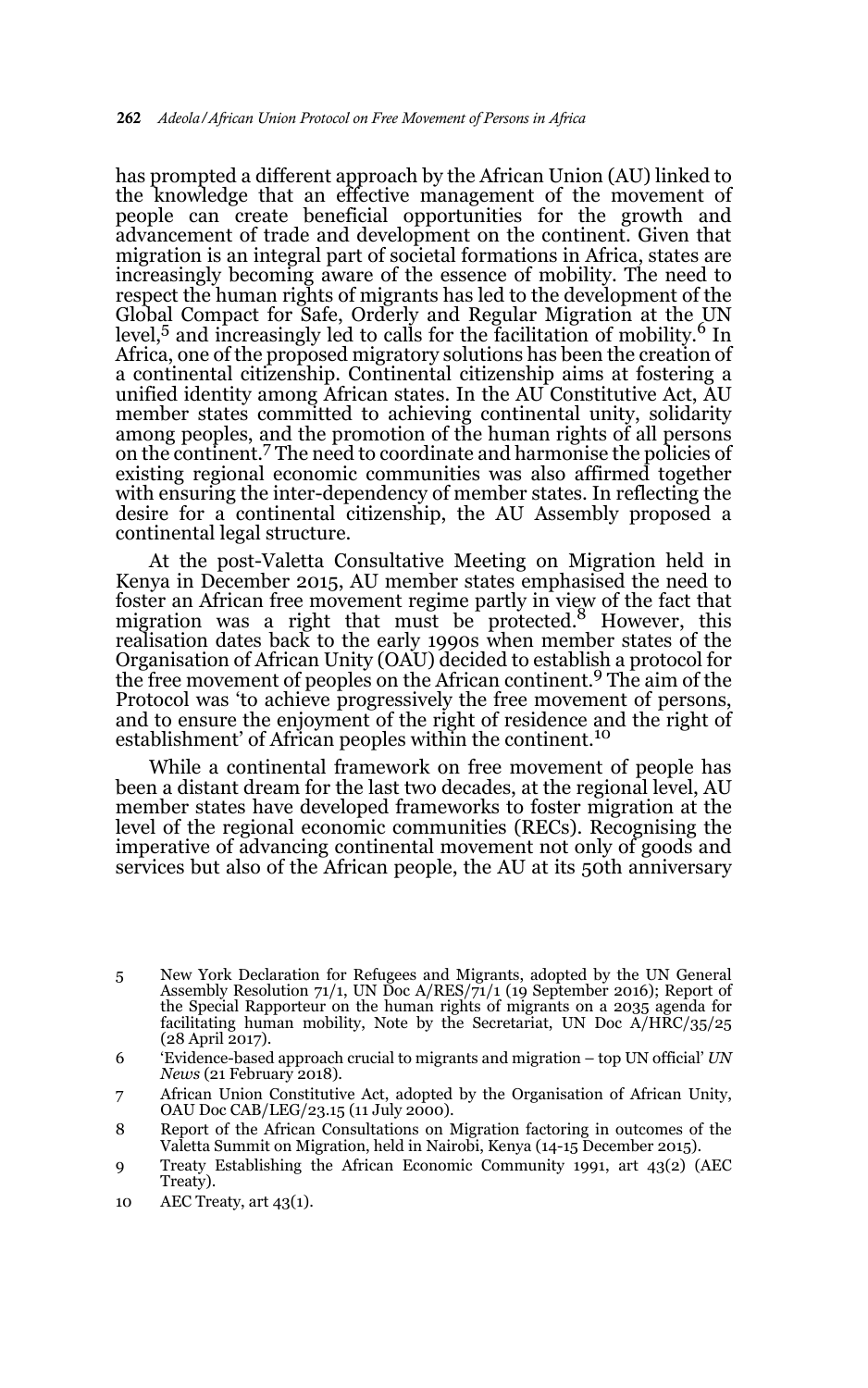committed to hastening the integration of a united Africa.11 In accelerating this vision, the AU Assembly resolved to 'facilitate African citizenship to allow free movement of people'.12 In facilitating African citizenship, a key strategy emphasised in the Agenda 2063 policy document is the introduction of an African passport and 'abolishment of visa requirements for all African citizens in all African countries by 2018.'13 This key strategy was further emphasised by the AU Assembly at the 25th Summit held in Johannesburg, South Africa.14 At this Summit, the Assembly stressed a commitment to '[e]xpedite the operationalization of the African passport',15 and called on the AU Commission to set up a meeting of the AU Executive Council for the purpose of developing the Protocol on Free Movement of Peoples in Africa (African Free Movement Protocol).<sup>16</sup>

Between 2016 and 2017, the AU Commission drafted the instrument which the AU Assembly eventually adopted in January 2018. In March 2018, the AU also adopted the Agreement Establishing the African Continental Free Trade Area (ACFTA) in Kigali, Rwanda. Integral to the process of advancing free trade is the furtherance of free movement.<sup>17</sup> Unlike the ACFTA, ratification of the Free Movement Protocol has been slow-paced.18 But while time will tell if it will enjoy broad-based support, it is a crucial continental instrument.

This article examines the continental Free Movement Protocol as a continental response to migration. In advancing the discussion, this article begins with a discussion on the regional integration processes. The relevance of this is to demonstrate what already exists in the furtherance of free movement of persons in Africa and what challenges need to be addressed given that the Free Movement Protocol seeks to create a common African identity and has enormous potential for fostering continental mobility.

11 50th Anniversary Solemn Declaration adopted by the 21st Ordinary Session of the AU Assembly, Addis Ababa Ethiopia (26 May 2013), art C.

- 13 African Union *Agenda 2063: The Africa we want* (African Union Commission 2013), para 67(k).
- 14 Declaration on Migration, adopted at the 25th Ordinary Session of the AU Assembly held in Johannesburg, South Africa (14-15 June 2015), AU Doc Assembly/AU/18(XXV).
- 15 As above.
- 16 As above.
- 17 Agreement Establishing the African Continental Free Trade Area (2018), art 3.
- 18 As at October 2019, 28 states had ratified the ACFTA while 54 states had signed; as at 16 July 2019, 32 states had signed up to the Free Movement Protocol while 4 states had ratified the instrument. See List of countries which have signed, ratified/acceded to the Protocol to the Treaty Establishing the African Economic Community relating to Free Movement of Persons, Right of Residence and Right of Establishment (16 July 2019); List of countries which have signed, ratified/ acceded to the Agreement establishing the African Continental Free Trade Agreement (8 October 2019).

<sup>12</sup> As above.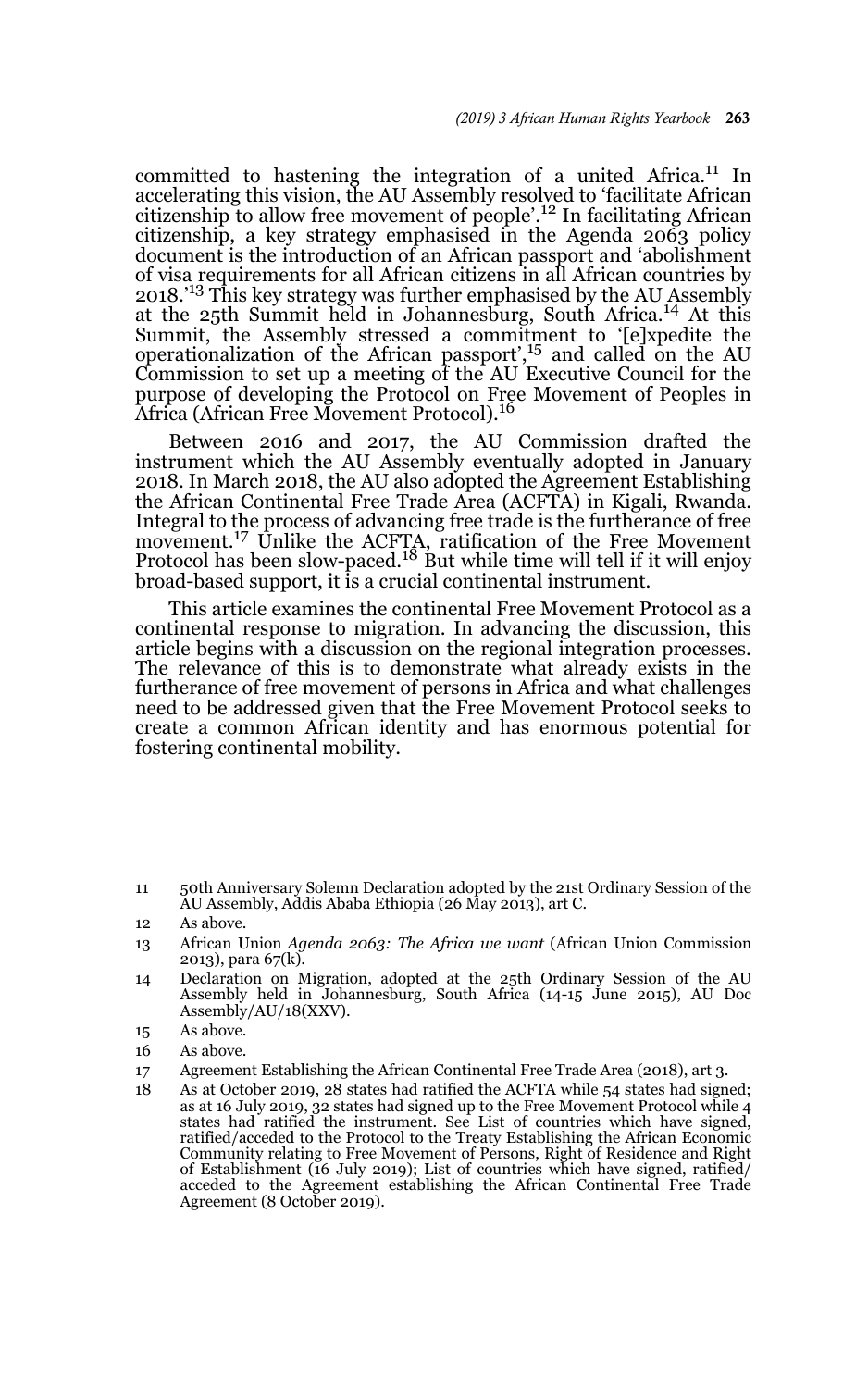## **2 THE REGIONAL INTEGRATION PROCESSES**

In understanding the continental free movement initiative, it is relevant to discuss its building blocks – the RECs. In advancing the continental drive towards free movement of persons, the 1991 Abuja Treaty underscores the formation of RECs. Over the next two decades, RECs emerged with some form of free movement arrangements. Eight of these RECs are the building blocks of AU integration, namely, Economic Community of West African States (ECOWAS); East African Community (EAC); Common Market on Eastern and Central Africa (COMESA); Southern African Development Community (SADC); Economic Community of Central African States (ECCAS), Arab Maghreb Union (UMA); Community of Sahel Sub-Saharan Africa (CEN-SAD); and the Inter-Governmental Authority on Development (IGAD).

Through a 1975 Protocol Relating to the Free Movement of Persons, Residence and Establishment, ECOWAS states affirmed free movement of people.<sup>19</sup> Earlier in 1975 following the establishment of the regional bloc, states committed to regarding ECOWAS member state citizens as citizens of ECOWAS and as such decided to 'abolish all obstacles to their freedom of movement and residence within the Community'.<sup>20</sup> The rights of entry, residence and establishment were provided in the treaty and it was agreed that the ECOWAS Free Movement Protocol will be implemented within a 15-year period. Although the rights of entry and residence have been operationalised, the right of establishment is yet to fully materialise. However, ECOWAS member states have developed a common passport and significantly facilitated cross-border mobility setting a significant standard for other regional blocs.

As with ECOWAS, the EAC has also developed a free movement Protocol that recognises the rights of residence and establishment.<sup>21</sup> As with the treaty establishing ECOWAS, the EAC Treaty requires states to 'adopt measures to achieve the free movement of persons, labour and services'.<sup>22</sup> The EAC Free Movement Protocol requires member states

- 19 ECOWAS states are: Benin, Côte d'Ivoire, Gambia, Ghana, Guinea, Guinea-Bissau, Liberia, Mali, Mauritania, Niger, Nigeria, Senegal, Sierra Leone, Togo and Burkina Faso. Protocol A/P.1/5/79 Relating to Free Movement of Persons, Residence and Establishment, adopted by the Authority of Heads of State and Government of Economic Community of West African States in Dakar, Senegal (29 May 1979) (ECOWAS Free Movement Protocol); Supplementary Protocol A/ SP.2/5/90 on the Implementation of the third phase (right of establishment) of the protocol on free movement of persons, right of residence and establishment, 1990; A Adedeji 'ECOWAS: a retrospective journey' in A Adebajo and IOD Rashid (eds) *West Africa's security challenges: building peace in a troubled region* (2004) 21, 28.
- 20 Treaty of the Economic Community of West African States, adopted by the Heads of State and Government in West Africa (28 May 1975) (ECOWAS Treaty), art 27.
- 21 Protocol on the Establishment of the East African Community Common Market (EAC Free Movement Protocol) was adopted in 2009 in Tanzania, entering into force in July 2010.
- 22 Treaty Establishing the East African Community Treaty (1999) (EAC Treaty).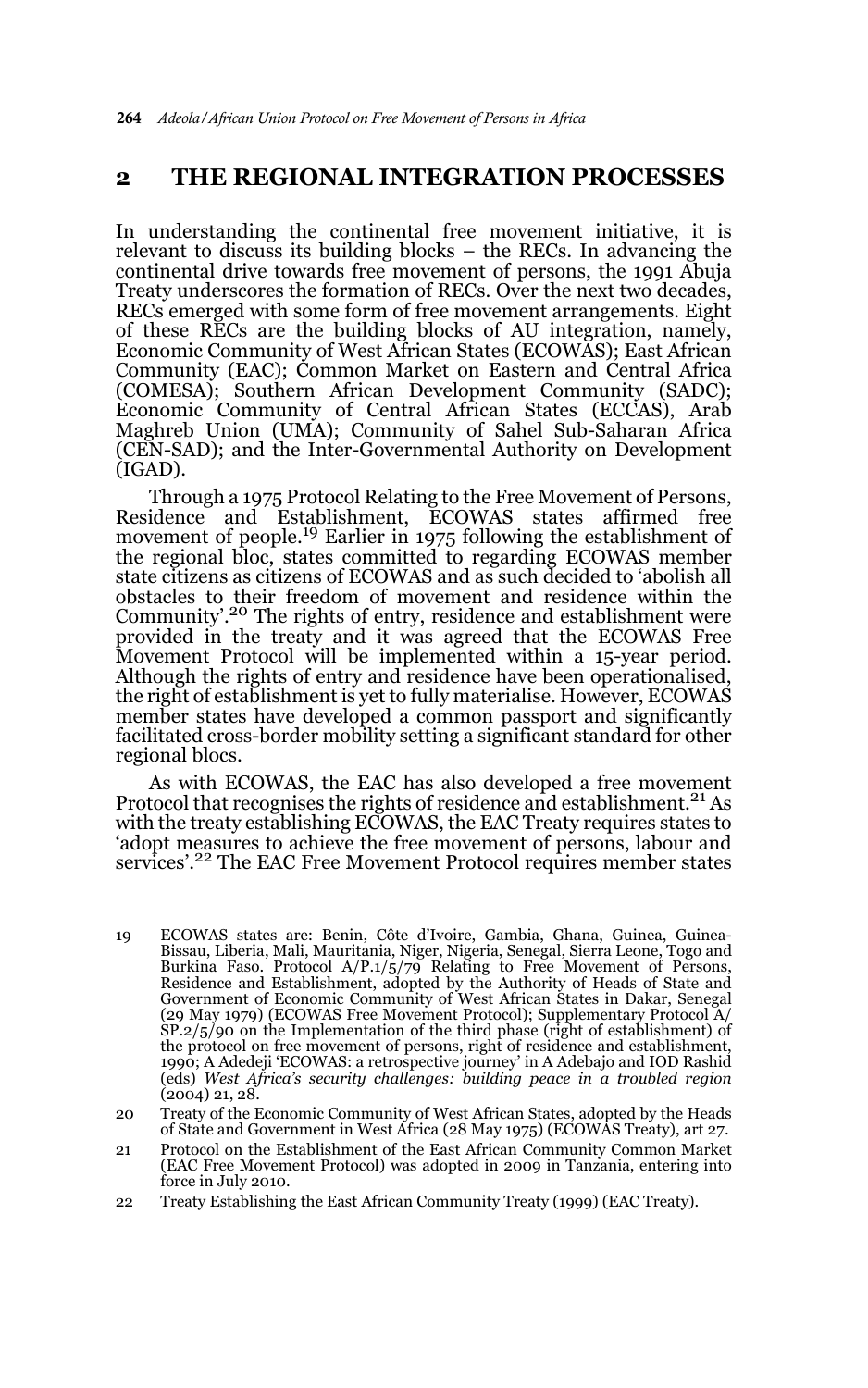of the EAC to 'ensure non-discrimination of the citizens' and guarantees the entry, stay and movement of citizens.23 Unlike ECOWAS, a common EAC passport has not been rolled out in all EAC member states. While Burundi, Kenya, Rwanda, Tanzania and Uganda have are issuing a common EAC passport, South Sudan is yet to embark on this process.

As with these RECs, the Treaty establishing COMESA provides for the free movement of persons.<sup>24</sup> Article  $4(6)(e)$  of the COMESA Treaty require states to 'remove obstacles to the free movement of persons, labour and services, right of establishment for investors and right of<br>residence within the Common Market'.<sup>25</sup> A free movement protocol was subsequently adopted. It articulates the commitment of COMESA member states to allow free entry of citizens of member states 'as a first step towards the gradual relaxation and eventual elimination of visa requirements within the Common Market'.<sup>26</sup> Only four states have ratified the Protocol<sup>27</sup> and free entry is yet to be achieved in all COMESA member states. As at 2015, free entry was allowed COMESA nationals in three states: Seychelles, Rwanda and Mauritius.28 Zambia has also waived visas for COMESA nationals on business visits.<sup>29</sup> Unlike ECOWAS, the COMESA Free Movement Protocol does not provide for an implementation time-frame.30

In 2005, SADC developed a free movement protocol, following resistance to an initial progressive protocol. The resistance, launched by South Africa, Botswana and Namibia was due in part to the socioeconomic disparity in the region.<sup>31</sup> Following a revision of the initially proposed instrument, SADC member states agreed on a regional protocol geared towards facilitating free movement of persons in the region.32 Unlike the EAC and ECOWAS instruments, the SADC Free Movement Facilitation Protocol refrains from the language of rights in contextualising residence and establishment. While free entry in the region, as with ECOWAS, is guaranteed for 90-days, states do not

- 23 EAC Free Movement Protocol (n 21), art 7(2).
- 24 Common Market for Eastern and Southern Africa Treaty (1993) (COMESA Treaty).
- 25 As above, art 4(6)(e).
- 26 Protocol on the Free Movement of Persons, Labour, Services, Right of Establishment and Residence, adopted in Kinshasa, Democratic Republic of Congo (1998) (COMESA Free Movement Protocol).
- 27 G Mwaura 'Why more states should ratify the COMESA Protocol' *The New Times* 11 June 2016.
- 28 A Odhiambo 'More COMESA members scrap visa requirement for travellers' *The East African* 4 March 2015.
- 29 'Zambia drops visa requirement for all COMESA citizens' *Lusaka Times* 5 March 2015.
- 30 Odhiambo (n 28).
- 31 See JO Oucho and J Crush 'Contra free movement: South Africa and the SADC Migration Protocols' (2001) 48(3) *Africa Today* 138.
- 32 Protocol on the Facilitation of Movement of Persons, adopted by the Heads of State and Government of the Southern African Development Community (18 August 2005) (SADC Free Movement Facilitation Protocol).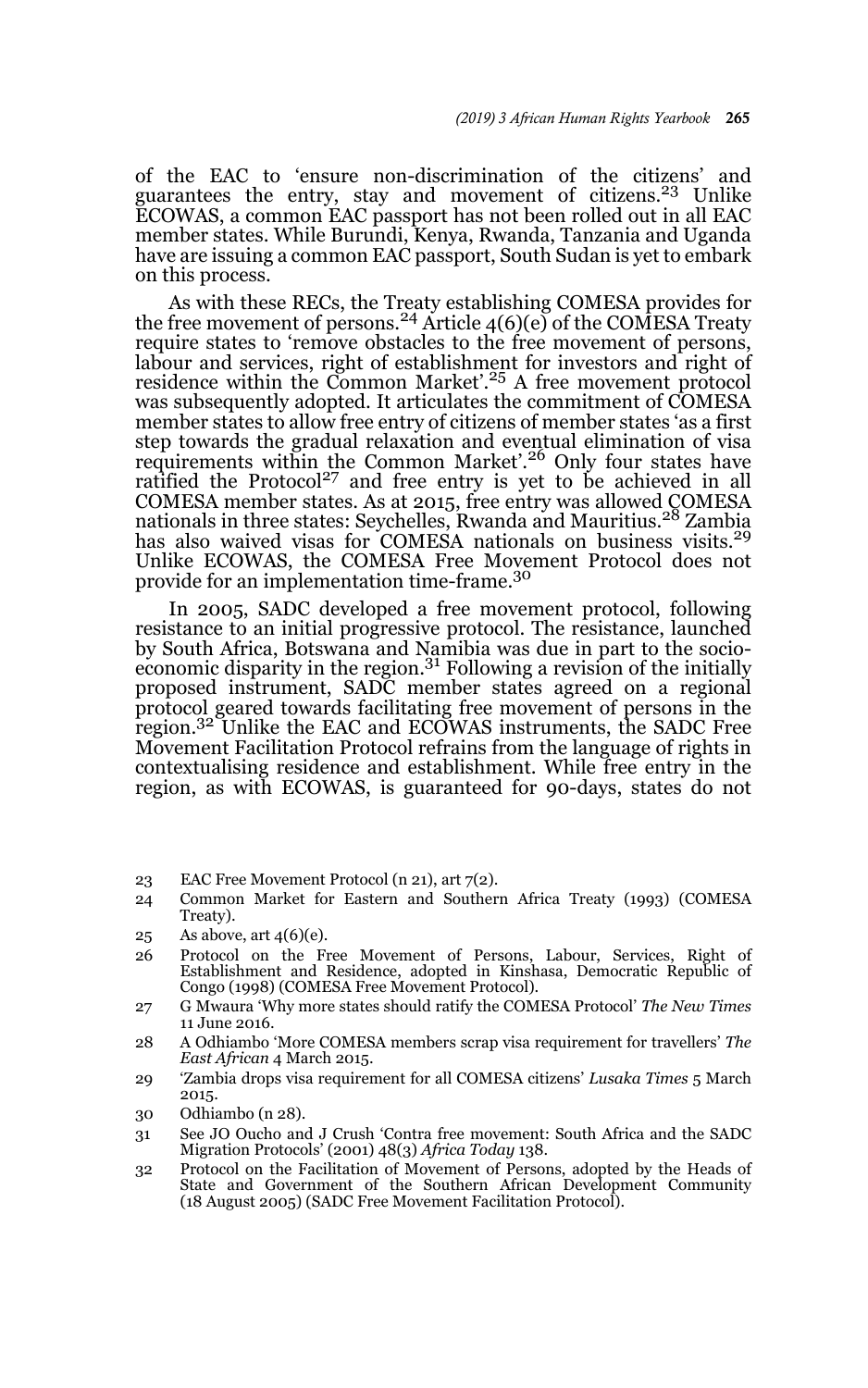comply with this provision in practice.33 The SADC Free Movement Facilitation Protocol does not provide a time-frame for implementation. Rather, it defers this decision to an implementation framework to be determined by each SADC Member state.<sup>34</sup>

As with the three regions, a free movement protocol also exists in the ECCAS region,<sup>35</sup> annexed to the ECCAS Treaty.<sup>36</sup> Article 2(1) of the ECCAS Free Movement Protocol allows nationals of ECCAS member states to 'freely enter the territory of any Member State, travel there, establish residence there and leave at any time'.37 As with the ECOWAS Free Movement Protocol, the ECCAS Free Movement Protocol establishes a time-frame for the realisation of the free movement phases with the right to establishment becoming effective 12 years after<br>the entry into force of the instrument.<sup>38</sup> However, the implementation of free movement in the region has been slow-paced largely due to the political instabilities in the region.<sup>39</sup>

As with ECCAS, free movement in the UMA region has also been slow-paced. In 1989, was founded with the objective of fostering regional integration, reinforcing the bonds of fraternity and progressively achieving free movement of persons.40 But only three states in the region have an appearance of free movement.<sup>41</sup> Between Morocco and Algeria, land borders have been effectively closed since 1994.42 Tunisia is the only state in the region that allows for the free movement of citizens of member states of the UMA.<sup>43</sup> Unlike the other RECs, there is no regional free movement protocol in the UMA region.

CEN-SAD does not also have a free movement protocol. While its formation treaty requires states to promote the free movement of persons,44 free movement among member state has been slow-paced.

- 33 For instance, Mozambicans are allowed free entry into South Africa for 30-days.
- 34 SADC Free Movement Facilitation Protocol (n 32) art 4.
- 35 Treaty for the Establishment of the Economic Community of Central African States (1983) (ECCAS Treaty), art 4(1).
- 36 Protocol Relating to the Freedom of Movement and Right of Establishment of Nationals of Member States within the Economic Community of Central African States, adopted by the Heads of State and Government of the Economic Community of Central African States (1983) (ECCAS Free Movement Protocol).
- 37 ECCAS Free Movement Protocol (n 36), art 2(1).
- 38 As above, art 5(1).
- 39 SI Sánchez 'Free movement of persons and regional international organizations' in R Plender (ed) *Issues in international migration law* (2015) 223 at 247.
- 40 Treaty Establishing the Arab Maghreb Union (1989), art 2.
- 41 These states include: Libya, Tunisia and Morocco.
- 42 D Zisenwine 'Mohammed VI and Moroccan foreign policy' in B Maddy-Weitzman and D Zisenwine (eds) *Contemporary Morocco: state, politics and society under Mohammed VI* (2013) 70, 74; MH de Larramendi 'Intra-Maghrebi relations: unitary myth and national interests' in YH Zoubir and H Amirah-Fernández (eds) *North Africa: politics, region, and the limits of transformation* (2008) 179, 184.
- 43 'Algeria's closed border syndrome' *The North Africa Post* 5 August 2017.
- 44 Treaty establishing the Community of Sahel-Saharan States (1998); UN General Assembly *Request for the inclusion of a supplementary item in the agenda of the fifty-sixth session, Observer status of the Community of Sahelo-Saharan States in the General Assembly*, UN Doc A/56/191 (30 July 2001), para 6.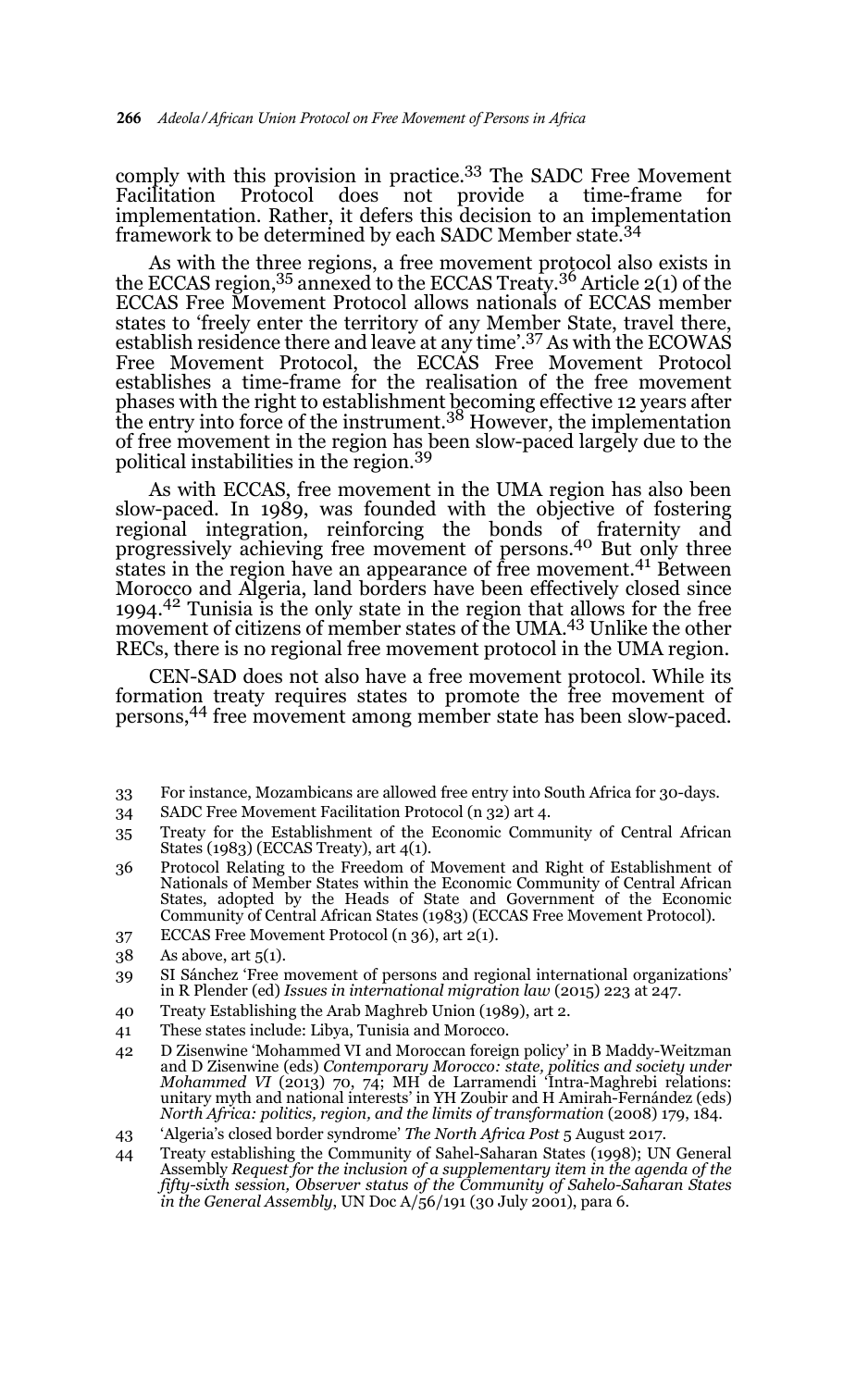Aside from the regional diversity of its members, free movement in the region has also been affected by issues of terrorism and conflict.45 As the largest REC, CEN-SAD comprises 29 African states across the north, west and eastern region. Although a Selective Visa Dispensation Programme was introduced to ease the free movement in the region, this programme applies to holders of diplomatic documents and special envoys.<sup>46</sup> However, most CEN-SAD member states belong to free movement arrangements.

As with UMA and CEN-SAD, IGAD does not also have a free movement protocol. However, the reason for this is different from UMA. IGAD was originally formed in 1986 as an Inter-Governmental Authority on Drought and Desertification (IGADD) with the aim of addressing issues of ecological concerns in the Horn of Africa.47 In 1996, it was transformed into IGAD when it became clear that there were other political issues requiring attention of the community. With the expansive mandate, the need for an articulation of guidance on free movement became an imperative. In 2017, IGAD began developing a<br>free movement protocol.<sup>48</sup> The process, which began with national consultations among IGAD member states, has enjoyed significant support from members of the community49 who also belong to two other RECs with free movement arrangements: EAC and COMESA.

The different understanding of free movement among the various RECs illustrates a pertinent issue that must be addressed in the furtherance of free movement in Africa – and that is the absence of unanimity on how migration should be governed among AU member states. In the SADC region, for instance, free movement is still highly restricted due to the variable economic advancement of states within the region. While movement between South Africa and Namibia is mostly free,<sup>50</sup> overland movement between South Africa and Zimbabwe at the Beit Bridge border, for instance, is a significant challenge.51 The absence of a regional protocol on free movement in the UMA region as well as the persistent differences between Morocco and Algeria, creates a challenge for the actualisation of free movement. In the ECCAS region, movement is constricted due, in part, to conflict in the region. However, in the ECOWAS and EAC region, states have significantly advanced in their knowledge and practice of free

- 45 I Salami *Financial regulation in Africa: an assessment of financial integration* arrangements in African emerging and frontier markets (2012) 33.
- 46 NEPAD Agency for the African Union Capacity Development Division *Strengthening the institutional capacity of the Communauté des Sahélo-Sahariens (CEN-SAD)* (2015) 4.
- 47 R Bereketeab 'Inter-Governmental Authority (IGAD): a critical analysis' in K Mengisteab and R Bereketeab (eds) *Regional integration, identity and citizenship in the Greater Horn of Africa* (2012) 173.
- 48 'IGAD launches negotiations on Protocol on Free Movement of Persons' *Inter-Governmental Authority on Development (News)* 3 July 2017.
- 49 'IGAD continues consulting on free movement of persons with MS' *Inter-Governmental Authority on Development (News)* 13 November 2017.
- 50 M Peries 'Border crossing: South Africa to Namibia' *Maggie in Africa* 1 July 2016.
- 51 See 'This is how badly Zimbabweans are treated at Beit bridge border' *IOL* 14 March 2018.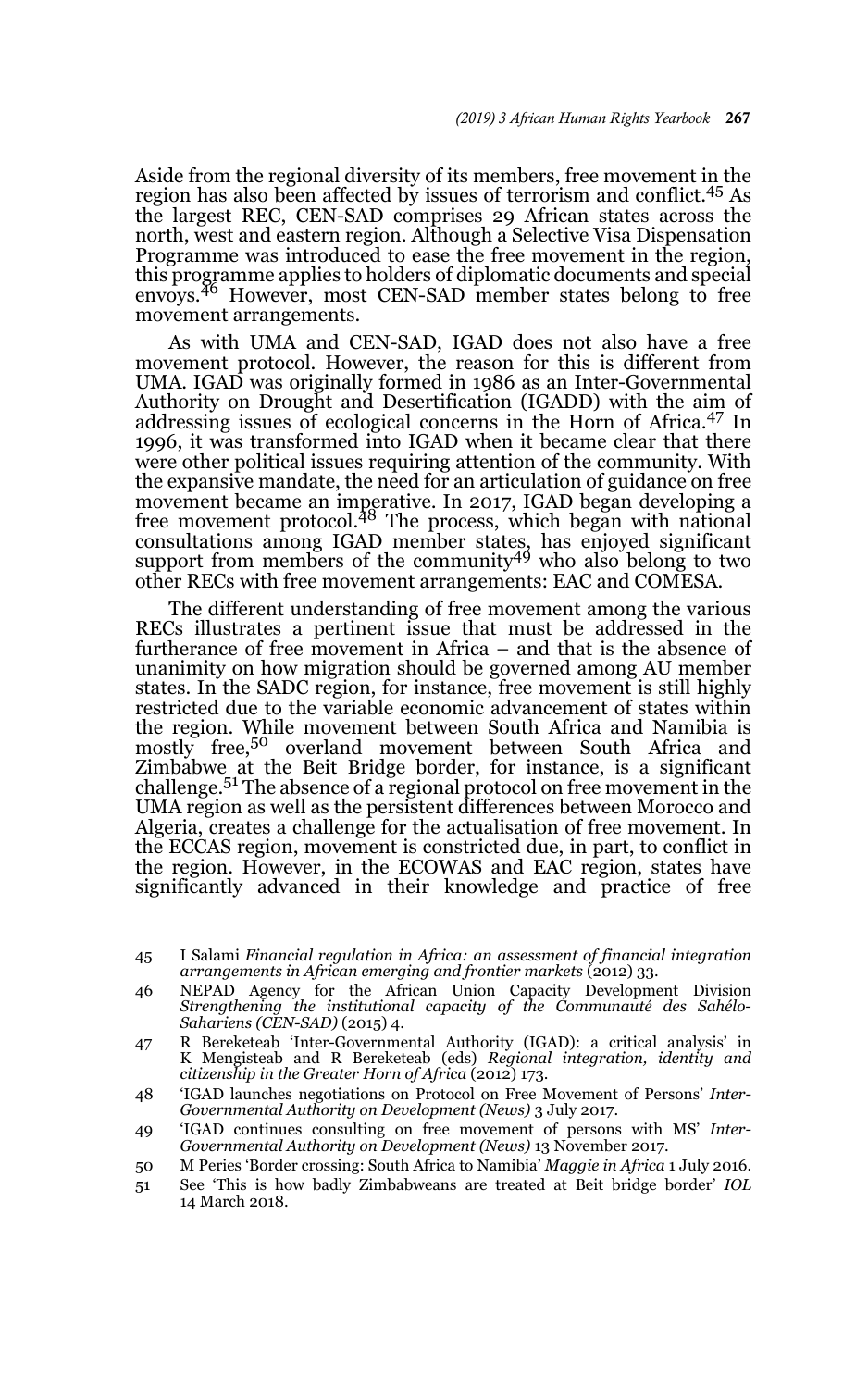movement. In practice, travelling overland in these regions is mostly hassle-free with commitments also being translated into practice through infrastructural development.52

Seemingly in light of these different conceptions of free movement, the African Free Movement Protocol emphasises a graduated approach to the realisation of free movement in Africa. Moreover, the African Free Movement Protocol mandate RECs to work towards harmonising their protocols on free movement – which if done, has the potential of addressing the normative discrepancies in line with the African Free Movement Protocol.

However, a relevant question that flows from this relates to the significance of the African Free Movement Protocol in relation to other existing instruments on free movement at the level of the RECs. Arguably, a notable contribution of the African Free Movement Protocol is its emphasis on the formation of a common continental identity through the notion of a common African citizenship. Before considering the provisions, it is relevant to consider the development process of the African Free Movement Protocol. The next section engages in this discussion.

### **3 THE PROTOCOL DEVELOPMENT PROCESS**

At the 50th anniversary of the AU in May 2013, the AU Assembly emphasised the need for a common African citizenship declaring an 'unflinching belief in our common destiny, our shared values and the affirmation of the African identity; the celebration of unity in diversity and the institution of the African citizenship'.53 The AU Assembly called for speedy implementation of continental integration and the facilitation of the 'African citizenship to allow free movement of people through the gradual removal of visa requirements'.54 This need was mooted in the Agenda 2063 document.

In December 2015, a joint meeting was held by the AU, the International Labour Organisation and the Centre for Citizens Participation in the African Union at the Pan-African Parliament in Midrand, South Africa. The purpose of the meeting was to assess and analyse the progress made towards free movement on the continent; to identify the legal, structural, political and operational gaps; to highlight lessons learnt and good practices from the RECs; and to provide concrete solutions and identify opportunities for the advancement of the continental free movement of persons' campaign.55 During this meeting, it was emphasised that it is important to find ways to stimulate the implementation of free movement within the RECs. Setting up an

53 50th Anniversary Solemn Declaration (n 11) art A(ii).

<sup>52</sup> See 'Nigeria and Benin make a new break for the border' *News24* 29 October 2018.

<sup>54</sup> As above, art C(i).

<sup>55</sup> Meeting on validation of the study on free movement of persons in Africa (Concept Note), Midrand, South Africa (7-9 December 2015).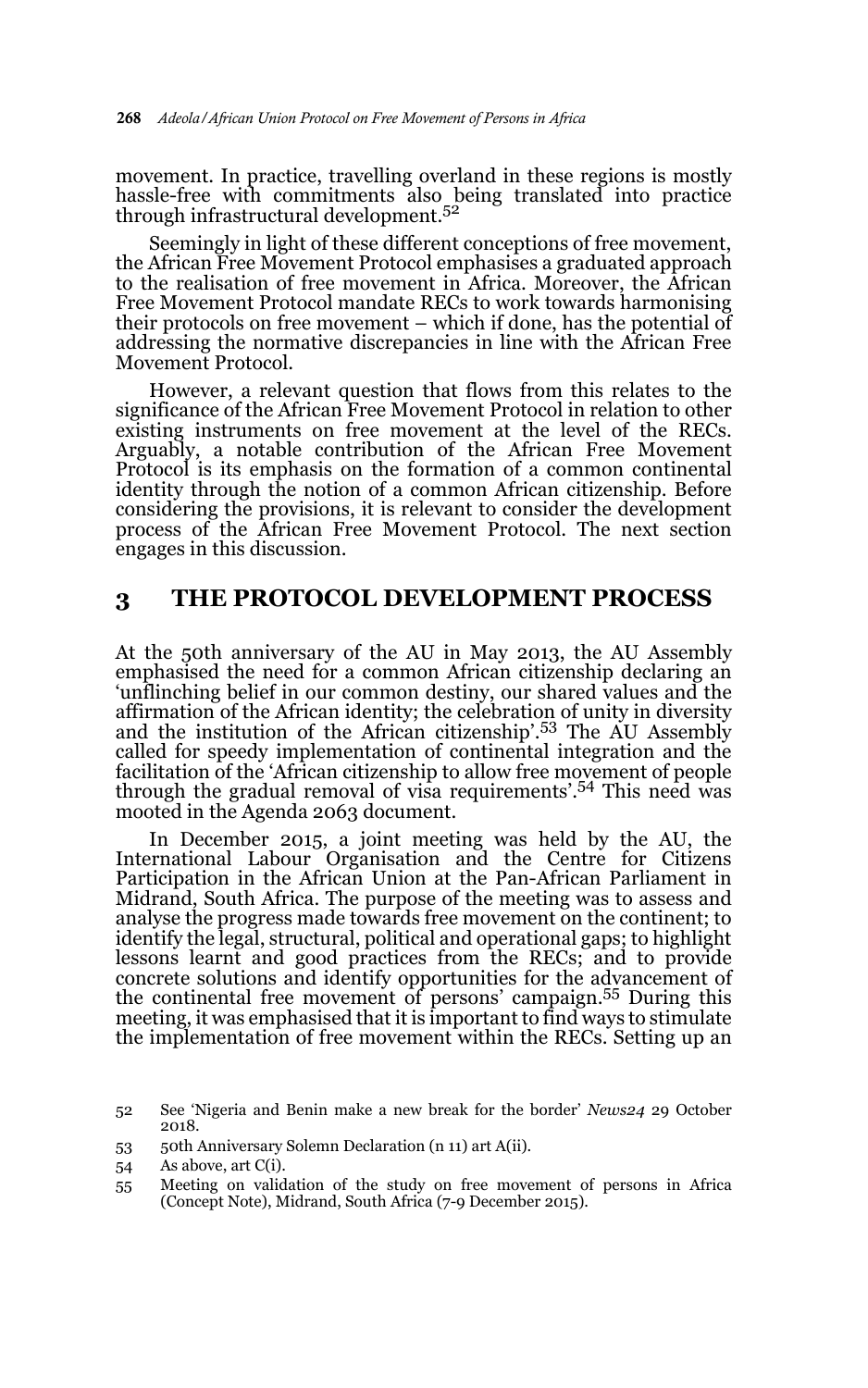information exchange system was essential for pairing countries with good practices and combatting negative perceptions on free movement of persons. Overall, having a continental free movement protocol was regarded as desirable. Between 2016 and 2017, a draft Protocol was prepared, discussed and debated by AU member states, the RECs and relevant stakeholders. In February 2017, the AU Peace and Security Council adopted a resolution emphasising the desirability of continental free movement over perceived security and economic challenges and called on the AU Commission to 'expedite the finalization of the Protocol on Free Movement of Persons'.<sup>56</sup>

At the first meeting of experts in the Seychelles, the draft Protocol was examined with the objective of providing independent experts with the opportunity to consider the instrument and advance critical perspectives that will improve on the document.57 Participants at the meeting included migration experts, academics, civil society representatives, legal experts and international organisations including the International Organization for Migration. Some of the critical issues raised for consideration in improving the draft protocol was the need to: build capacity for prompt facilitation of free movement and replicate lessons on easing free movement from RECs such as ECOWAS and EAC. The need to create predictable standard systems and processes to ease mobility was also emphasised as with the creation of humane conditions that facilitate mobility. Five key imperatives for the free movement of persons that were identified include: deepening integration, human rights, visa openness, pioneering the role of RECs and the establishment of a common travel document. Some of the benefits of free movement that were emphasised include tourism, greater intra-continental trade, facilitation of regular mobility, increased remittances flow and facilitation of regular and documented labour migration. Although there were challenges that could arise from this process, it was emphasised that the benefits of free movement outweigh the negative perceptions. Seven African states were recognised for the adoption of progressive policies: Benin, Ghana, Mauritius, Namibia, Rwanda, Senegal and the Seychelles.

At the meeting of RECs in the Seychelles, it was acknowledged that the continental protocol would benefit from comparable lessons from<br>the various RECs in the facilitation of free movement.<sup>58</sup> The threephased approach on the right to entry, establishment and residence was proposed. The RECs emphasised that it was imperative to address issues of border management which is critical in the facilitation of free movement. It was further proposed that an implementation plan be developed and that there was a need for civic engagement to foster an appreciation of the free movement benefits and counter xenophobia.

<sup>56</sup> Peace and Security Council Communique, 661st Meeting, Addis Ababa, Ethiopia (23 February 2017), para 14.

<sup>57</sup> Draft Protocol on Free Movement of Persons, Right of Residence and Right of Establishment in Africa, Independent Experts Meeting, Rapporteurs' Report, Victoria, Seychelles (28 February – 1 March 2017).

<sup>58</sup> Draft Protocol on Free Movement of Persons in Africa, Victoria, Seychelles (2-3 March 2017).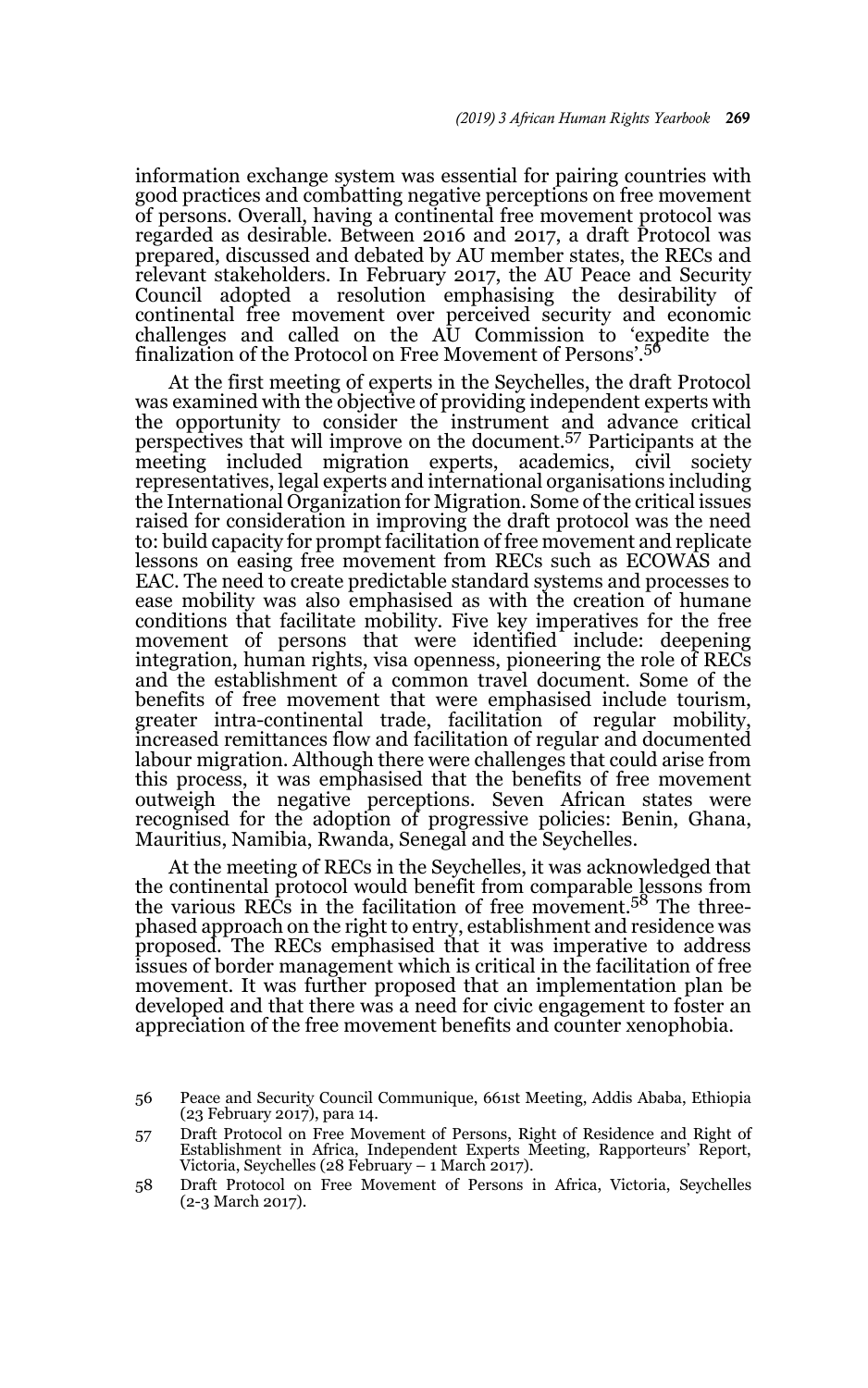At the meeting of member states in Ghana, the need for states to adopt coherent migration frameworks was emphasised.59 It was further emphasised that there was a need to address deep political misconceptions on the facilitation of free movement including concerns of national security, public health and economic disparities among states. It was expressed, however, that it was risky to delay the continental agenda to address these challenges. Rather, a differentiated integration approach should be countenanced as an integration strategy. However, member states sought clarity on whether the decision of the AU Assembly on free movement required an immediate entry into force of the continental protocol. It was agreed that free movement should be graduated in phases given that not all member states were at the same level in terms of integration.

At the meeting of member states in Rwanda, the draft protocol was reviewed.<sup>60</sup> It was agreed that certain definitions should be added to the protocol including the right of entry, establishment and territory. It was agreed that the continental protocol should be implemented in accordance with the road map for implementation which would be decided by the AU Assembly as an annexure to the instrument. Member states requested the AU Commission to draft a new article on remittances to the effect that transfers of earning and savings be facilitated though bilateral, regional, continental and international agreements. The meeting further called for a harmonisation of national laws and policies in accordance with the proposed implementation road map. In a subsequent meeting of the RECs, held in Ethiopia, it was agreed that the road map for Implementation should have indicative time frames by which member states had to comply with their obligations under the instrument. <sup>61</sup> Further, the meeting noted that there was a need to ensure harmonisation of the provisions of the Free Movement Protocol with the Continental Free Trade Area processes.<sup>62</sup>

In September 2017, a meeting was held in Mauritius to examine and validate the draft Implementation Plan.<sup>63</sup> The issue of monitoring and evaluation of the continental protocol was deliberated and it was agreed that rather than establishing a new mechanism, the role of the AUC should be retained. It was agreed that the draft Protocol should be submitted to the AU Specialized Technical Committees (STC) on Migration, Refugees and Returnees and on the STC on Justice and

- 59 Draft Protocol on Free Movement of Persons, Right of Residence and Right of Establishment in Africa, Member States Experts' Meeting, Rapporteurs' Report, Accra, Ghana (20-24 March 2017).
- 60 Draft Protocol on Free Movement of Persons, Right of Residence and Right of Establishment in Africa, Member States Experts' Meeting, Rapporteurs' Report, Kigali, Rwanda (23-26 May 2017).
- 61 Draft Protocol on Free Movement of Persons, Right of Residence and Right of Establishment in Africa, Regional Economic Communities and Member States Experts' Meeting, Rapporteurs' Report, Addis Ababa, Ethiopia (17-19 July 2017).
- 62 Agreement Establishing the African Continental Free Trade Area, adopted by the AU Assembly in Kigali, Rwanda (March 2018).
- 63 Draft Protocol on Free Movement of Persons, Right of Residence and Right of Establishment in Africa, Member States Experts' Meeting, Outcome Statement, Flic En Flac, Mauritius (4-6 September 2017).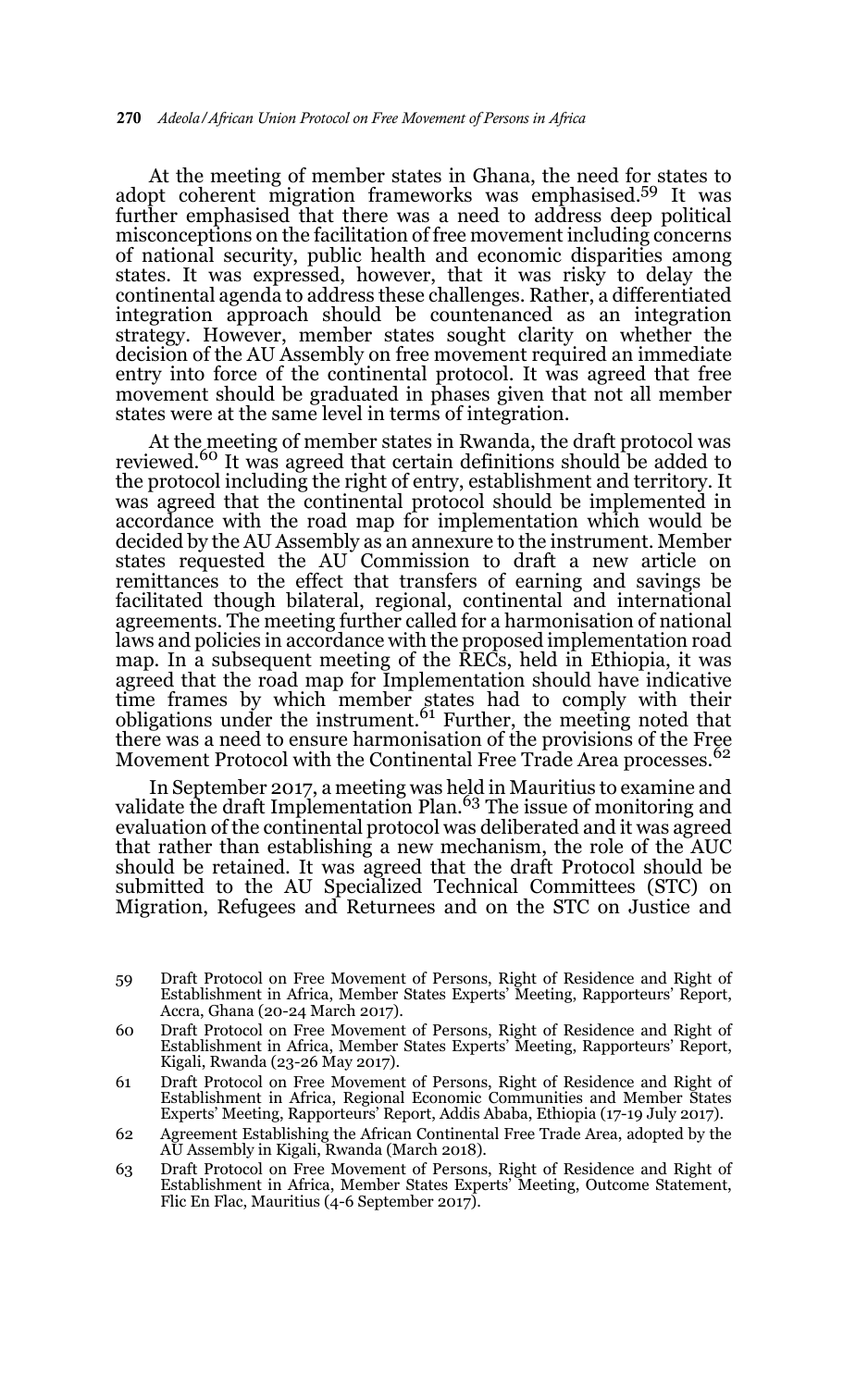Legal Matters ahead of the planned adoption by the AU Assembly in January 2018. At the Ministerial Meeting in October 2017, it was agreed that there was a need to harness the benefits of intra-continental migration and also address the root causes of irregular migration. The Ministers approved the instrument for transmission to the STC on Justice and Legal Affairs and to the AU organs leading up to adoption.64 In January 2018, the free movement protocol was eventually adopted.<sup>65</sup>

# **4 THE PROVISIONS OF THE AFRICAN FREE MOVEMENT PROTOCOL**

There are 39 articles in the African Free Movement Protocol, divided into seven parts. In the first part, key terms are defined, including the concept of 'free movement of persons'. Under article 1, free movement of persons 'means the right of nationals of a member state to enter, move freely and, reside in another member state in accordance with the laws of the host member state and to exit the host member state in accordance with the laws and procedures for exiting that member state'.<sup>66</sup> While incorporating the rights of entry and residence, this definition does not include the right of establishment which is an integral phase of the free movement of persons. However, the definition of terms provides for the meaning of the right of establishment similar to the provision of the ECOWAS Free Movement Protocol. Under this provision, the right of establishment means 'the right of a national of a member state to take up and pursue the economic activities specified in article 17(2), in the territory of another member state'. These activities include: 'business, trade, profession, vocation', 'economic activity as a<br>self-employed person'.<sup>67</sup> Similar definitions are echoed in the EAC Free Movement Protocol and in the COMESA Free Movement Protocol.<sup>68</sup>

The second section articulates core principles of the African Free Movement Protocol including non-discrimination on the basis of 'nationality, race, ethnic group, colour, sex, language, religion, political

- 67 African Free Movement Protocol (n 65), art 17(2).
- 68 Also, the SADC Free Movement Facilitation Protocol recognises economic activity, profession either as an employee or a self-employed person as with establishing and managing a trade, profession, business or calling. See SADC Free Movement Facilitation Protocol (n 32) art 18.

<sup>64</sup> Specialized Technical Committee on Migration, Refugees and Internally Displaced Persons, 2nd Ordinary Session Ministerial Meeting, Kigali, Rwanda (20-21 October 2017) AU Doc AU/STC/MRIDP/Dec. (II), para 1(A)(i).

<sup>65</sup> Protocol on Free Movement of Persons, Right of Residence and Right of Establishment in Africa, adopted by the AU Heads of States and Government Thirtieth Ordinary Session in Addis Ababa, Ethiopia (January 2018) (African Free Movement Protocol); Decision on the Legal Instruments, adopted by the AU Assembly at the 30th Ordinary Session, held in Addis Ababa, Ethiopia (28-29 January 2018), AU Doc Assembly/AU/Dc.676(XXX), para 2(e).

<sup>66</sup> African Free Movement Protocol (n 65), art 1.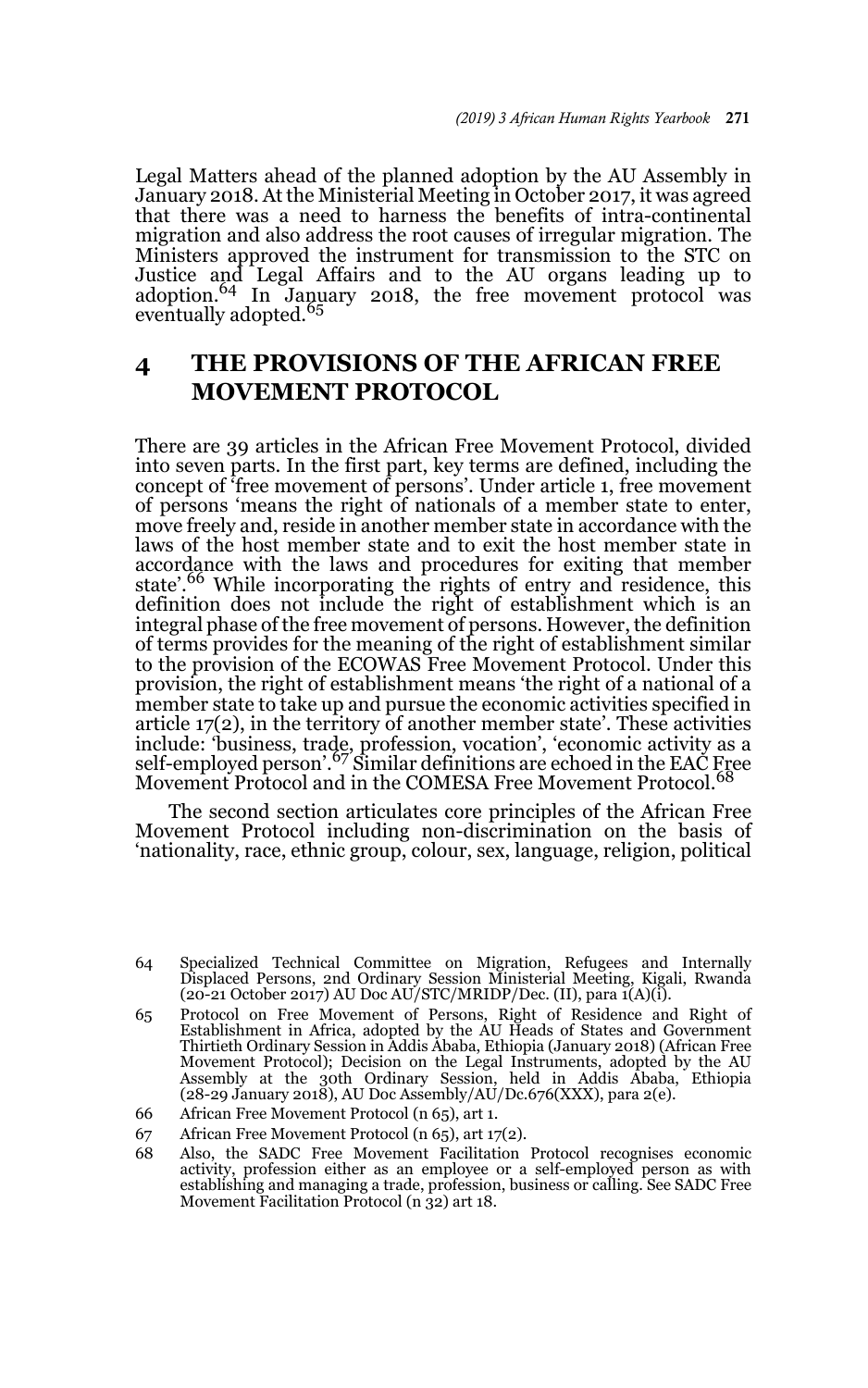or any other opinion, national and social origin, fortune, birth or other status as provided by article 2 of the African Charter.'69 It also articulates the progressive realisation of free movement along the three phases: entry, residence and establishment. For implementation, the African Free Movement Protocol makes reference to the Roadmap as guiding standard. However, it articulates that the African Free Movement Protocol should not be interpreted to 'affect more favourable provisions for the realisation of the free movement of persons, right of residence and right of establishment' which may be contained in other regional and continental instruments.70 Moreover, the progressive realisation of the African Free Movement Protocol should not be interpreted to prevent an accelerated implementation of the treaty by any of the RECs, or state before the time stipulated for implementation in the Roadmap.<sup>71</sup>

The third section addresses the content of the right to entry, the African common passport, border communities, students, researchers and workers. Significantly, this provision requires states to 'implement the right of entry by permitting nationals of Member States to enter into their territory without the requirement of a visa.'72 This provision aims at fostering visa-free entry which is still a challenge for African nationals in many African states. This provision further requires states to allow entry into their territories for a period of 90-days. As such, echoing similar allowances under the ECOWAS Free Movement Protocol and SADC Free Movement Facilitation Protocol. The African Free Movement Protocol further mandate states to adopt an African passport and with the support of the AU Commission facilitate its issuance. This provision serves as a legal basis for the common African passport which the AU Assembly launched in Kigali, Rwanda, in July 2016. On the free movement of residents of border communities, states are mandated to facilitate mobility through bilateral or regional agreements.<sup>73</sup> On the movement of students and researchers, states are mandated to develop programmes to facilitate exchange of students and researchers.74 This is imperative in building an inter-continental knowledge base and for the portability of qualification and skills.

The fourth section relates to the rights of residence and establishment. Although the provisions in these sections recognise the rights of nationals of member states to residence and establishment in host member states, it subjects the realisation of the rights to the laws and policies of host member states.75 The interpretation of this clawback will be useful in clearly articulating what it implies with respect to a states' obligation to promote international human rights commitments. The fifth section relates to mutual recognition of

- 71 African Free Movement Protocol (n 65), art 5(3)(b).
- 72 African Free Movement Protocol (n 65), art 6.
- 73 African Free Movement Protocol (n 65), art 12.
- 74 African Free Movement Protocol (n 65), art 13.
- 75 African Free Movement Protocol (n 65), arts 16 and 17.

<sup>69</sup> African Human Rights Charter (n 1) art 2; African Free Movement Protocol (n 65), art 4(1).

<sup>70</sup> African Free Movement Protocol (n 65), art 5(3)(a).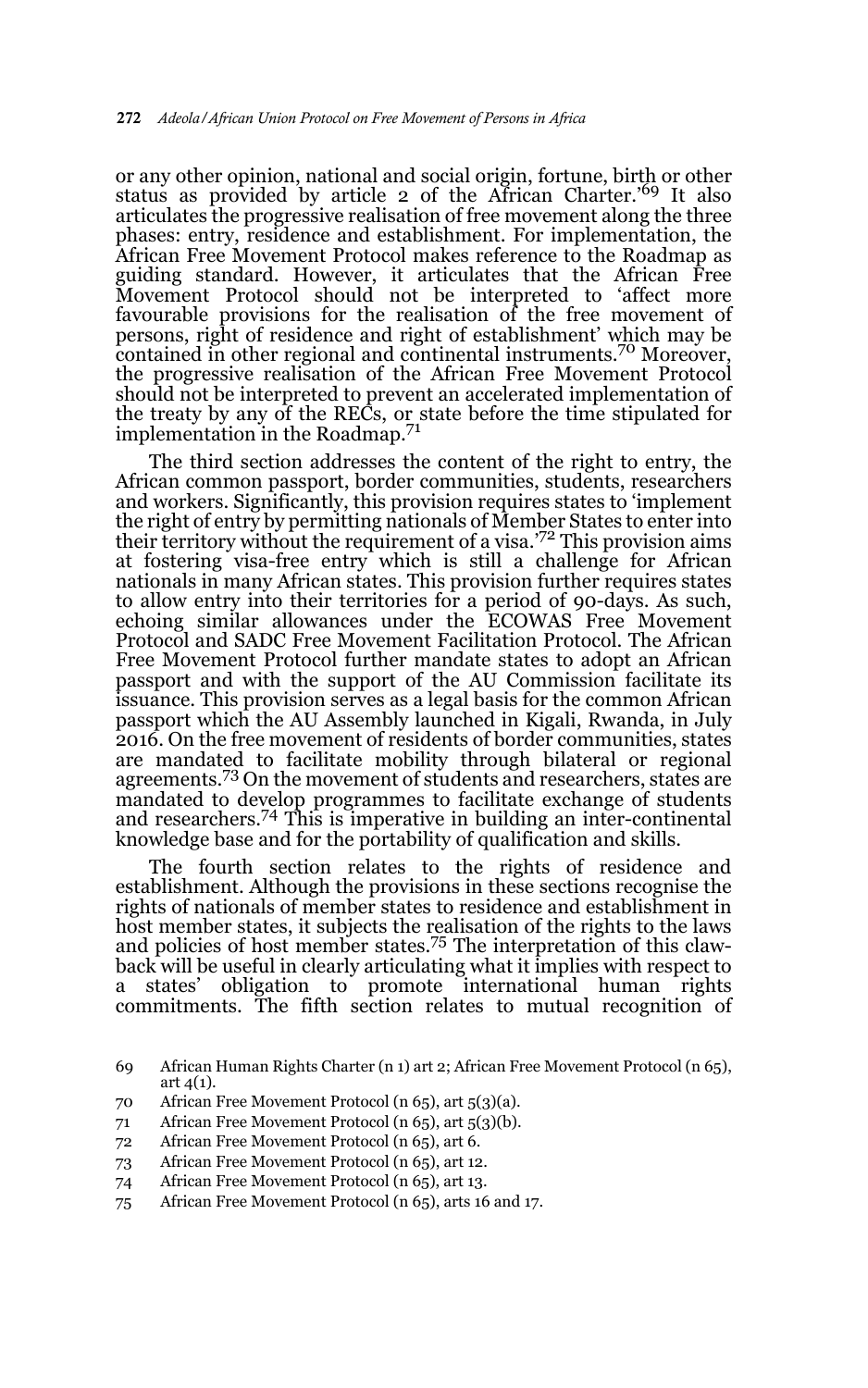qualification, social security, mass expulsion and the issue of expulsion generally. The prohibition of mass expulsion of non-nationals draws coherence from the African Charter which requires states to prevent mass expulsion and avoid expelling persons on account of race,<br>nationality, ethnicity or religion.<sup>76</sup> This section further require states to promote agreements for the facilitation of remittances, protect properties acquired in host member states and protect specific groups such as refugees.

While the sixth section relates to the realisation of the African Free Movement Protocol, the seventh section discusses issues of dispute settlement among states, signature, ratification and accession and entry into force of the African Free Movement Protocol. While primary implementation of the Protocol is the duty of member states, the RECs are also tasked with the duty of promoting, monitoring and evaluating the implementation of the Protocol.

Moreover, the AU Commission is mandated to follow up on the implementation of the African Free Movement Protocol. In coordination with state parties, the AU Commission is required to initiate a continental follow-up arrangement for assessing the implementation status of the African Free Movement Protocol. Upon 15 ratifications, the treaty enters into force. However, if it is to be effective, there are pertinent issues that need to be addressed. The next section considers pertinent implementation challenges.

## **5 IMPLEMENTATION CHALLENGES**

One of the central challenges that need to be addressed, as was earlier noted, is the disparate understanding among states on what free movement entails. This will, among others, impact on a plethora of issues including treaty ratification and domestication. If the African Free Movement Protocol is to be realised, there has to be unanimity among states in the furtherance of the continental vision. It is imperative to emphasise that in advancing this unanimity, states, individually and acting as a collective, need to leverage on shared values of 'solidarity of states' and 'care for the weakest'77 significantly, in areas of peace and security, combatting human smuggling, addressing irregular migration and in issues of refugee protection.

Another challenge that must be addressed is the issue of populism which often finds expression in xenophobic actions. Not only does this threaten the notion of unity, it runs contrary to the ideals of continental integration. In addressing this challenge, the notion of a common African citizenship emphasised in the formative documents must be translated into tangible deliverables significantly through research,

<sup>76</sup> African Charter (n 1) art 12; see F Viljoen *International human rights law in Africa* (2012).

<sup>77</sup> Towards greater unity and integration through shared values (Discussion Paper, 23 November 2010) 14 http://www.iag-agi.org/IMG/pdf/Discussion-papertowards-greater-unity-and-integration-through-shared-values.pdf 12 November 2018).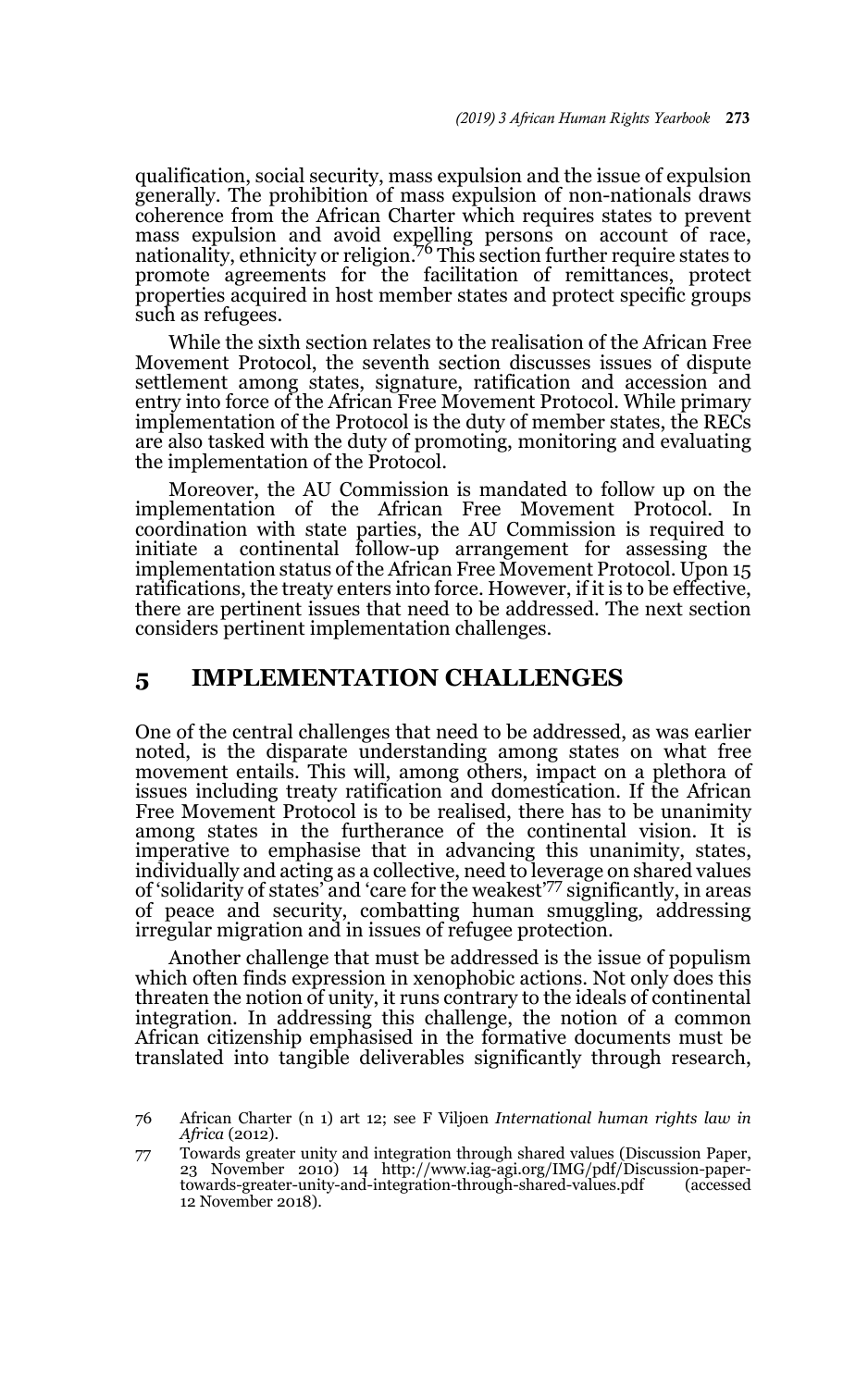awareness-raising and sensitisation programmes. This should leverage on values such as Pan-Africanism which are at the root of African solutions to African problems. While it would be needful for the RECs to lead this process given that they are saddled with the responsibility of promoting implementation, there needs to be an effective synergy with the AU Commission and AU member states.

Further, existing border disputes between AU member states must be resolved. It is crucial for disputes such as those between Djibouti and Eritrea over the Doumeira island, and between Cameroon and Equatorial Guinea over the River Ntem to be decisively resolved. This will be crucial for cooperative border management and for the furtherance of the free movement of border communities. Moreover, given that these disputes hardly reflect commitment towards seamless borders, states must engage in negotiations on resolving these disputes with the involvement of the RECs and the AU Commission.<sup>7</sup>

Also, the issue of security, which is partly responsible for the resistance of some states must be addressed. Addressing such security concerns will require collective efforts towards combatting the root causes, for example, terrorism and transnational organised criminal activities. In a 2018 Communique, the PSC emphasised the need for states to 'make use of their respective security services to undertake joint border tactical and operational measures with their respective neighbouring countries, to curb illegal migration and transnational organized criminal activities'.79 However, it is also important that such efforts do not result in human rights abuses of groups such as refugees.

Moreover, if free movement is to become a reality, there has to be greater visa openness. Although Africans do not need visas to access 25 percent of other African countries and can also get visas on arrival in 24 percent of other African countries,<sup>80</sup> progress is still required to achieve continental free movement. This progress should leverage on the practices of the Seychelles and Benin that have visa-free policies.

Another issue that needs to be addressed is infrastructure. The infrastructural deficit on the continent affects the economic progression of states and wellbeing of populations. Sub-Saharan Africa is considered the 'only region [in the world] where road density has declined over the past 20 years.'81 With only 34 percent of rural Africa having access to roads,  $82$  free movement of persons may be a challenge. In the furtherance of the continental agenda, there must be concerted efforts on states in addressing the challenge of intra and inter-state infrastructure. There must be significant investments in road networks,

<sup>78</sup> See G Oduntan 'Africa's border disputes are set to rise – but there are ways to stop them' *The Conversation* 14 July 2015.

<sup>79</sup> AU Peace and Security Council *Communique of the 771st meeting of the AU Peace and Security Council on the African migrants crisis: imperative for expediting free movement policy in Africa* (2018).

<sup>80</sup> African Development Bank Group *Visa openness report* (2018) 10.

<sup>81</sup> World Bank Group *Africa's pulse: an analysis of issues shaping Africa's economic future* (2017) 39.

<sup>82</sup> Z Campos 'The economic cost of poor infrastructure' *African Finance & Tech* 28 February 2018.